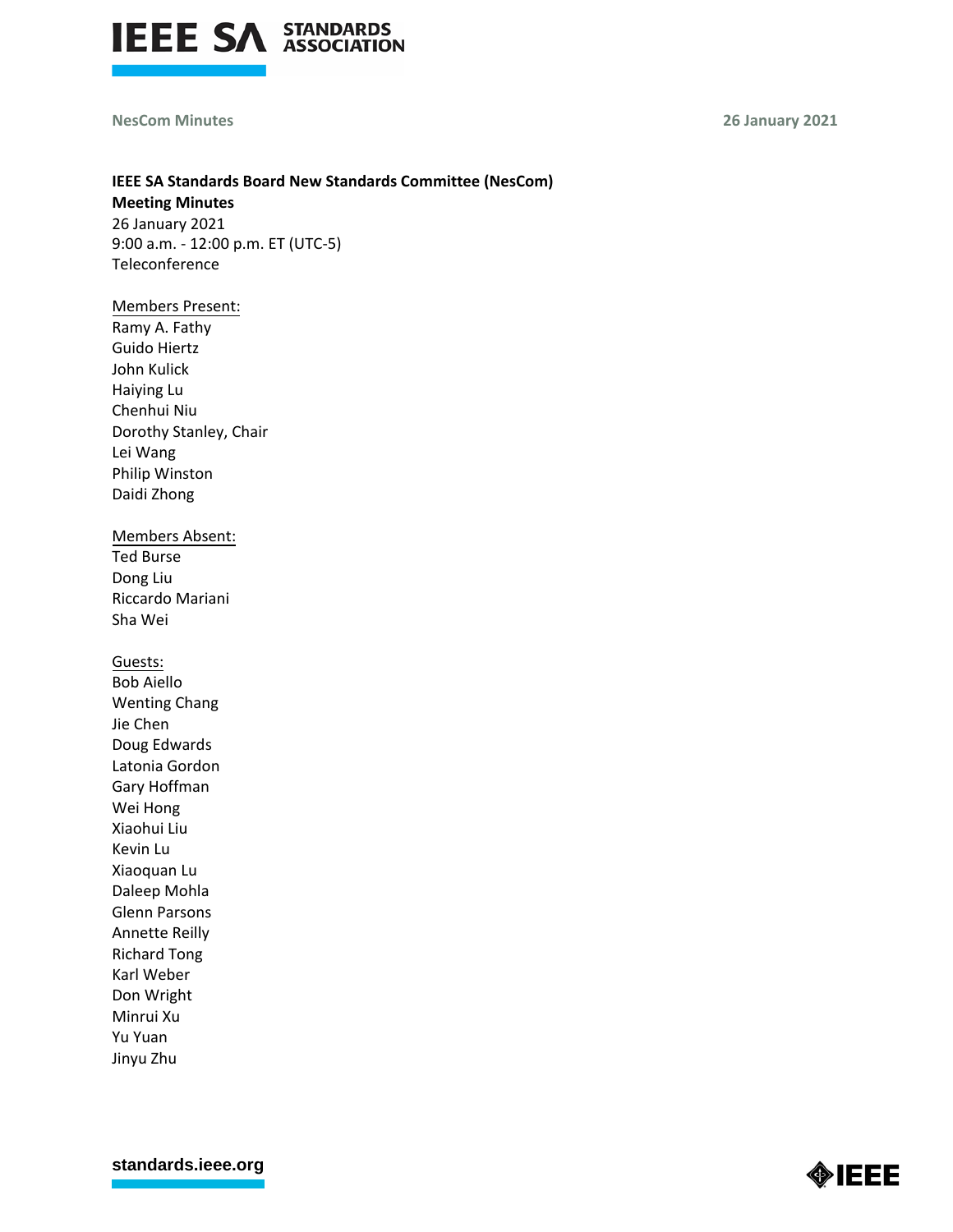IEEE Staff: Christy Bahn Matt Ceglia Karen Evangelista Josh Gay Jodi Haasz Yvette Ho Sang Konstantinos Karachalios Soo Kim Michael Kipness Vanessa Lalitte Kristin Little Jiajia Liu Kelly Lorne Greg Marchini Erin Morales Ashley Moran Christian Orlando Dave Ringle Pat Roder Jennifer Santulli Tom Thompson Lisa Weisser, Administrator Malia Zaman Meng Zhao

# **[Unless otherwise noted, all votes are unanimous]**

### **1. CALL TO ORDER AND INTRODUCTIONS**

Chair Stanley welcomed everyone and called the meeting to order at 9:03 a.m. ET (UTC-5). There was a round of introductions by all in attendance.

### **2. REVIEW AND APPROVAL OF THE AGENDA**

The agenda was reviewed and Chair Stanley asked if there were any changes to be made. There were none.

**A motion was made (Hiertz) and seconded (Wang) to approve the 26 January 2021 NesCom meeting agenda, including all items on the consent agenda. In the absence of objection, the motion was approved.**

### **2.1 Consent Agenda**

### **2.1.1 Withdrawal Requests**

IEEE Vehicular Technology Society/Intelligent Transportation Systems

**P1609.11**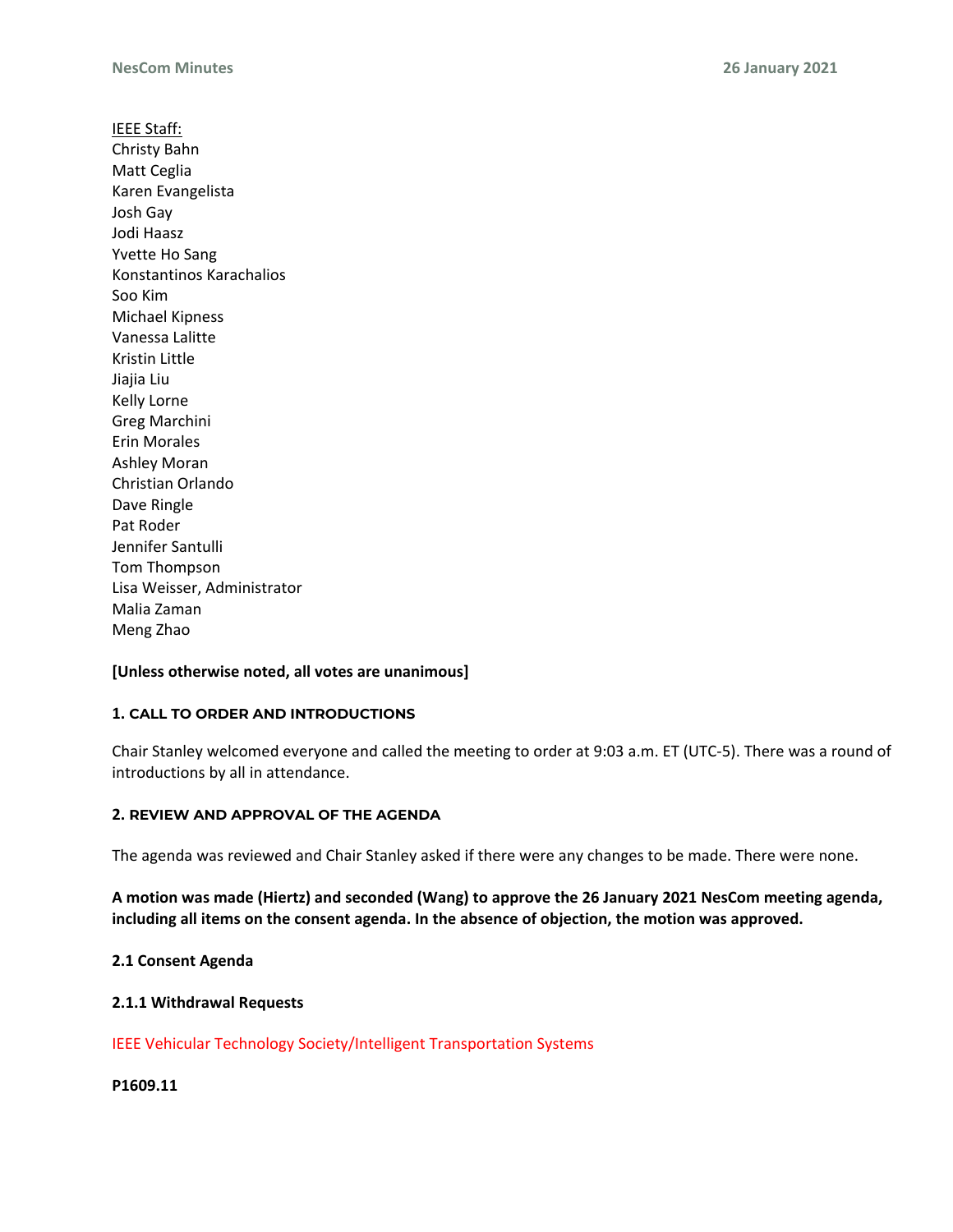Standard for Wireless Access in Vehicular Environments (WAVE) - Over-the-Air Electronic Payment Data Exchange Protocol for Intelligent Transportation Systems (ITS) **Recommendation: Approve PAR withdrawal**

IEEE-SASB Coordinating Committees/SCC39 - International Committee on Electromagnetic Safety

### **P62704-1a**

IEC/IEEE International Standard for Determining the Peak Spatial Average Specific Absorption Rate (SAR) in the Human Body from Wireless Communications Devices, 30 MHz - 6 GHz. Part 1: General Requirements for Using the Finite Difference Time Domain (FDTD) Method for SAR Calculations Amendment 1: Extension of the SAR Spatial Averaging Algorithm for Equivalence to the Procedure Defined in

the IEEE 1528 and IEC 62209-1 Standards

**Recommendation: Approve PAR withdrawal**

**2.1.2. Standards Committee Change for P2950, 'Electric Traction System for High Speed Electric Multiple Units (EMUs)' and P2956, 'Test Method for Surface Transfer Impedance of Shielded Power Cables and Connectors for Rail Vehicles' to Move from BOG/CAG to VT/HSTMSC**

*NB: The approval of this Standards Committee change request was included in the approval of the agenda and consent agenda. The two PARs, P2950 and P2956 have been moved from BOG/CAG to VT/HSTMSC.*

### **3 APPROVAL OF MINUTES FROM THE 21 SEPTEMBER 2020 MEETING**

**A motion was made (Hiertz) and seconded (Winston) to approve the minutes of the 21 September 2020 NesCom meeting. In the absence of objection, the motion was approved.**

### **4 PARS FOR DISCUSSION**

### **4.1 Modified PARs**

### IEEE Engineering in Medicine and Biology Society/IEEE 11073 Standards Committee

### **P11073-20601a**

Health Informatics - Personal Health Device Communication - Part 20601: Application Profile - Optimized Exchange Protocol Amendment

**Recommendation: Approve modified PAR (7 approve, 0 disapprove, 1 recuse [Zhong])**

### IEEE Industry Applications Society/Petroleum & Chemical Industry

#### **P1017.1**

Recommended Practice for Testing Electric Submersible Pump Cable **Recommendation: Approve modified PAR**

### **P1017.2**

Recommended Practice for Specifying Electric Submersible Pump Cable - Ethylene-Propylene Rubber Insulation **Recommendation: Approve modified PAR**

### **P1017.3**

Recommended Practice for Specifying Electric Submersible Pump Cable - Polypropylene Insulation **Recommendation: Approve modified PAR**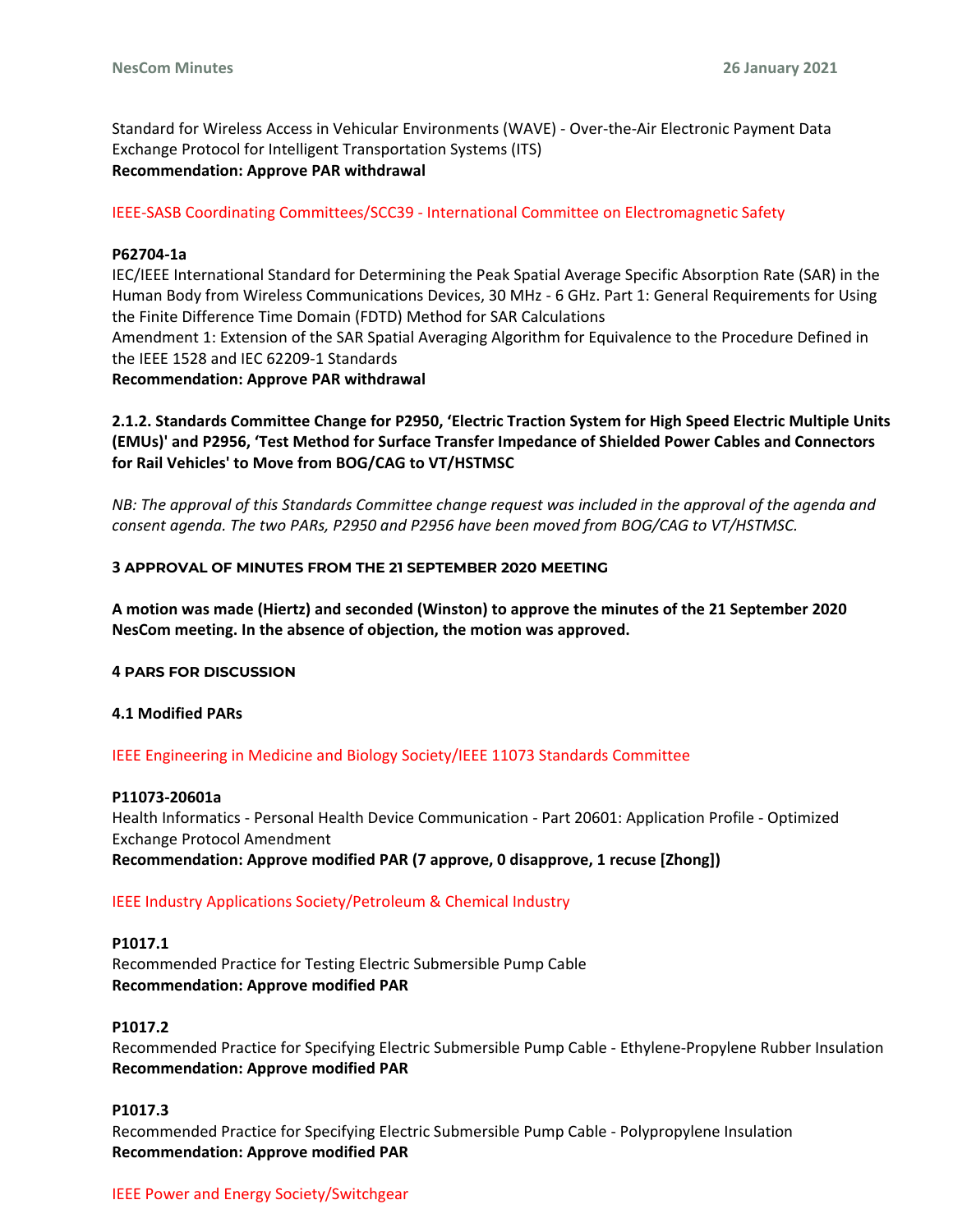### **PC37.20.3**

Standard for Metal-Enclosed Interrupter Switchgear Rated above 1 kV ac up to and including 48.3 kV ac **Recommendation: Approve modified PAR**

### **PC37.301**

Standard for High-Voltage Switchgear (above 1000 V) Test Techniques - Partial Discharge Measurements **Recommendation: Approve modified PAR**

# IEEE Power and Energy Society/Transformers

### **PC57.162**

Guide for the Interpretation of Moisture Related Parameters in Liquid Immersed Transformers and Reactors **Recommendation: Approve modified PAR (7 approve, 0 disapprove, 1 abstain [Winston])**

### **4.2 Extension Requests**

### IEEE Power and Energy Society/Power System Relaying and Control

### **PC37.108**

Guide for the Protection of Secondary Network Systems **Recommendation: Approve request for an extension until December 2021**

### **4.3 New PARs**

# IEEE Communications Society/Access and Core Networks Standards Committee

### **P1936.2**

Photogrammetric Technical Standard of Civil Light and Small Unmanned Aircraft Systems for Overhead Transmission Line Engineering **Recommendation: Approve new PAR with the additional text in the Scope discussed during the NesCom meeting until December 2025 (5 approve, 2 disapprove [Kulick, Winston], 0 abstain)**

### IEEE Computational Intelligence Society/Standards Committee

### **P2976**

Standard for XAI - eXplainable Artificial Intelligence - for Achieving Clarity and Interoperability of AI Systems Design

**Recommendation: Approve new PAR until December 2025**

# **P2983** Standard for Video Games Vocabulary **Recommendation: Approve new PAR until December 2025**

# IEEE Computer Society/Cybersecurity and Privacy Standards Committee

# **P2978**

Standard for Quantum Risk Management for the Board of Directors **Recommendation: Defer new PAR to the next NesCom meeting due to lack of response to NesCom comments.**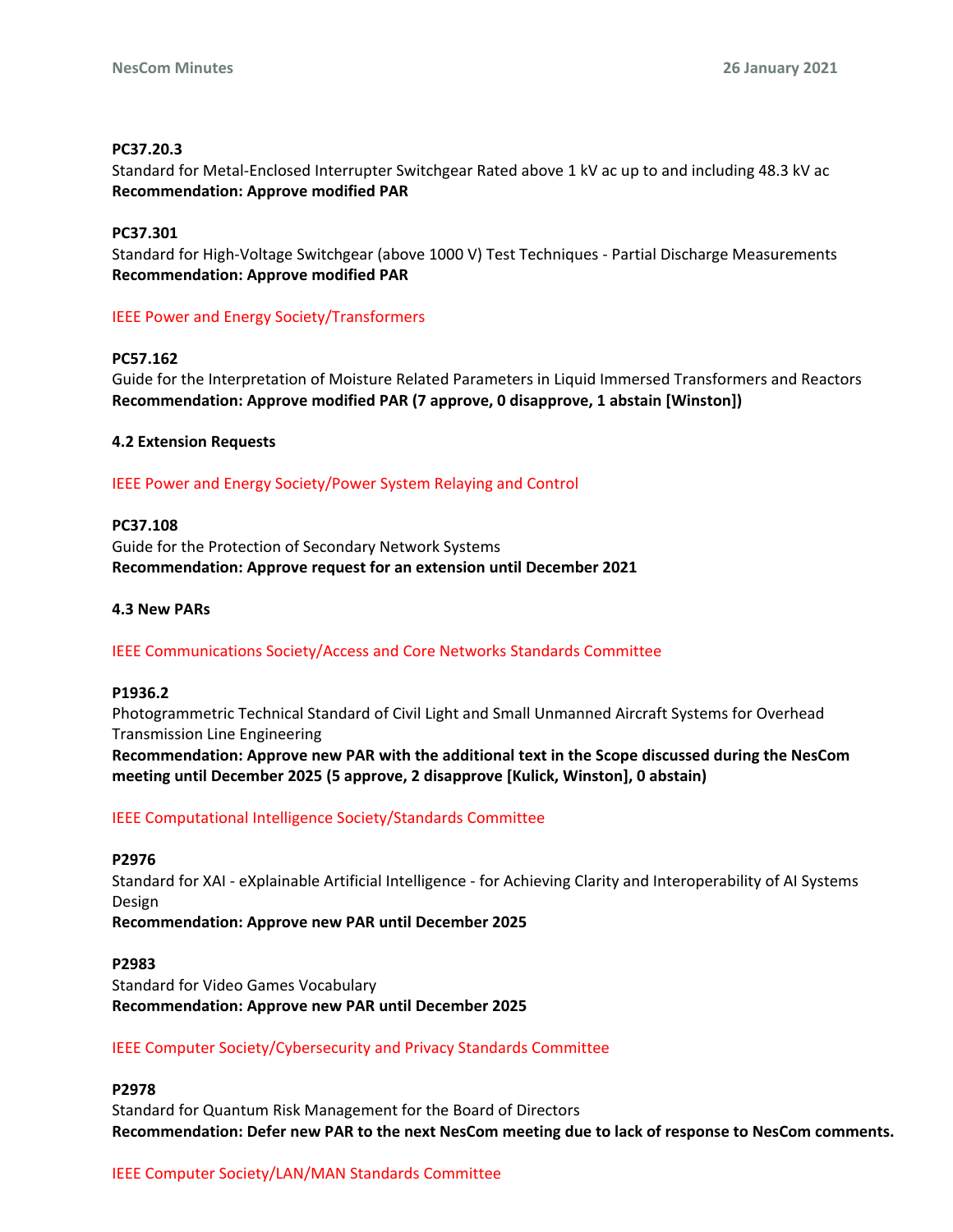### **P802.1AS-2020/Cor 1**

Standard for Local and Metropolitan Area Networks - Timing and Synchronization for Time-Sensitive Applications - Corrigendum 1: Technical and Editorial Corrections **Recommendation: Approve new PAR until December 2025**

Chair Stanley turned the Chair over to Lei Wang for the discussion of the next two PARs.

### **P802.11bh**

Standard for Information Technology - Telecommunications and Information Exchange between Systems - Local and Metropolitan Area Networks - Specific Requirements - Part 11: Wireless LAN Medium Access Control (MAC) and Physical Layer (PHY) Specifications

Amendment: Operation with Randomized and Changing MAC Addresses

### **Recommendation: Approve new PAR until December 2025**

### **P802.11bi**

Standard for Information Technology - Telecommunications and Information Exchange between Systems - Local and Metropolitan Area Networks - Specific requirements - Part 11: Wireless LAN Medium Access Control (MAC) and Physical Layer (PHY) Specifications

Amendment: Enhanced Service with Data Privacy Protection

**Recommendation: Approve new PAR until December 2025**

Lei Wang returned the Chair back to Chair Stanley.

# IEEE Computer Society/Learning Technology

### **P2955**

Recommended Practice for Creating Self Learning Tutorials and Side by Side Learning **Recommendation: Approve new PAR until December 2025**

### IEEE Computer Society/Smart Manufacturing Standards Committee

### **P2972**

Standard for General Requirements of Gateway Supporting Time Sensitive Networking in Factory Environments **Recommendation: Defer new PAR until the next NesCom meeting to allow time for continued coordination with IEEE 802.**

### IEEE Computer Society/Software & Systems Engineering Standards Committee

### **P24748-9**

Systems and Software Engineering – Part 9: Application of System and Software Life Cycle Processes in Epidemic Prevention and Control Systems

**Recommendation: Approve new PAR until December 2025**

### IEEE Consumer Technology Society/Blockchain Standards Committee

# **P2147.1**

Standard for Requirements of Integrated Consortium Chain Station **Recommendation: Approve new PAR until December 2025 (6 approve, 0 disapprove, 1 abstain, [Hiertz])**

### IEEE Consumer Technology Society/Smart Devices Standards Committee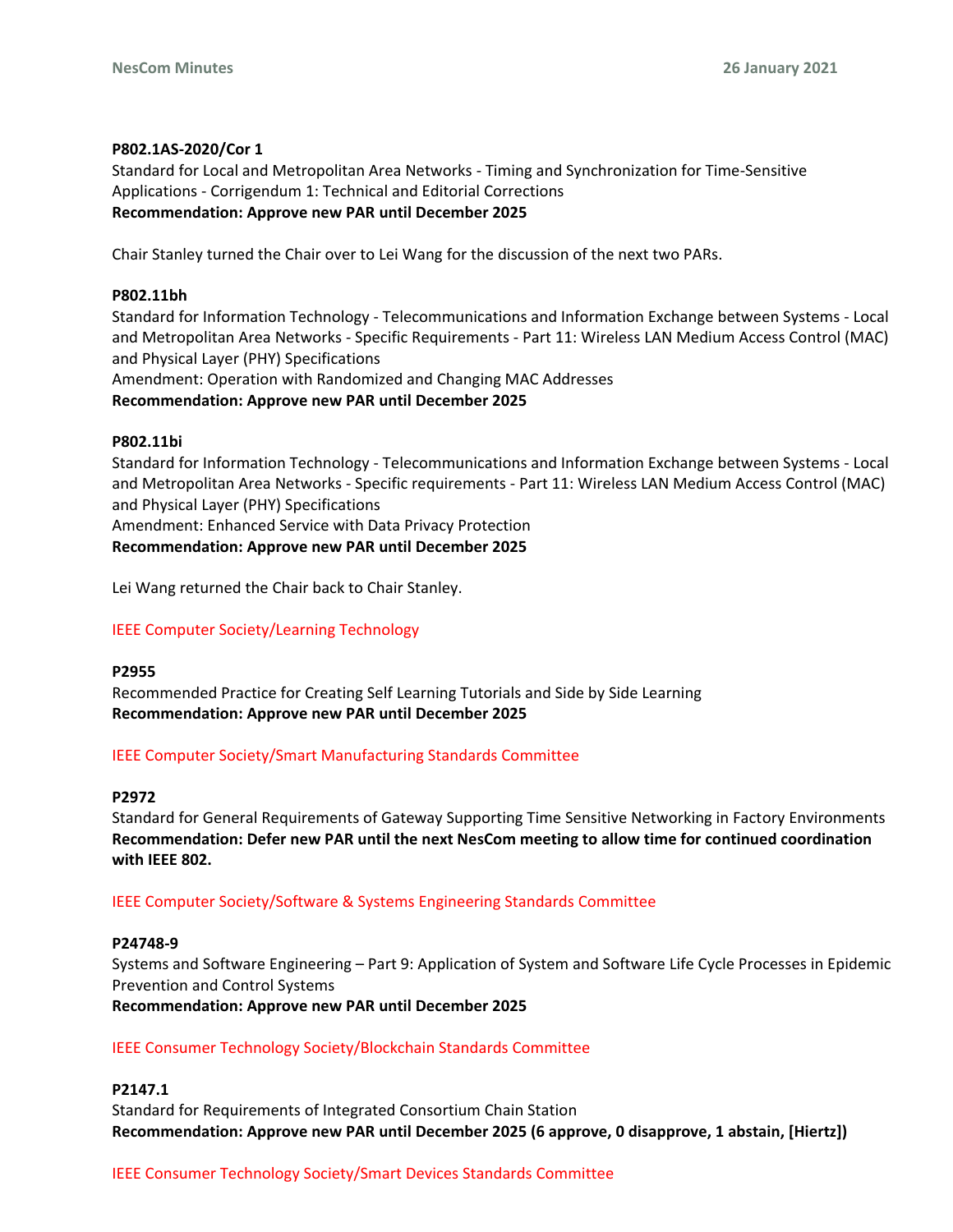### **P2979**

Standard for Edge Intelligent Terminal for Expressway Cooperative Transportation **Recommendation: Approve new PAR until December 2025**

### IEEE Engineering in Medicine and Biology Society/IEEE 11073 Standards Committee

#### **P11073-10429**

Health Informatics - Device Interoperability - Part 10429: Personal Health Device Communication - Device Specialization - Spirometry **Recommendation: Approve new PAR until December 2025 (6 approve, 0 disapprove, 1 recuse [Zhong])**

IEEE Engineering in Medicine and Biology Society/Standards Committee

#### **P2968.1**

Trial Use Recommended Practice for Decentralized Clinical Trials Patient Safety **Recommendation: Approve new PAR until December 2025**

#### **P2968.2**

Trial Use Recommended Practice for Decentralized Clinical Trials Threat Modeling, Cybersecurity, and Data Privacy

**Recommendation: Approve new PAR until December 2025**

### IEEE Industry Applications Society/Petroleum & Chemical Industry

#### **P2969**

Guide for Continuous Thermal Monitoring of Switchgear and Motor Control Centers up to 52 kV **Recommendation: Approve new PAR until December 2025**

#### **P61886.3**

Subsea Equipment – Part 3: Subsea Motors **Recommendation: Approve new PAR until December 2025**

### IEEE Power and Energy Society/Energy Storage & Stationary Battery Committee

#### **P2688**

Recommended Practice for Energy Storage Management Systems in Energy Storage Applications **Recommendation: Approve new PAR until December 2025**

### IEEE Power and Energy Society/Power System Communications and Cybersecurity

#### **P2030.100.2**

Guide for Securing Generic Object Oriented System Events (GOOSE) and Sampled Values (SV) Protocols of IEC 61850 Using IEC 62351-6 and IEC 62351-9 **Recommendation: Approve new PAR until December 2025**

### IEEE Power and Energy Society/Power System Instrumentation and Measurements

### **P2985**

Guide for Technology of Alternating Current Standard Signal Sources with Digital Output **Recommendation: Approve new PAR until December 2025**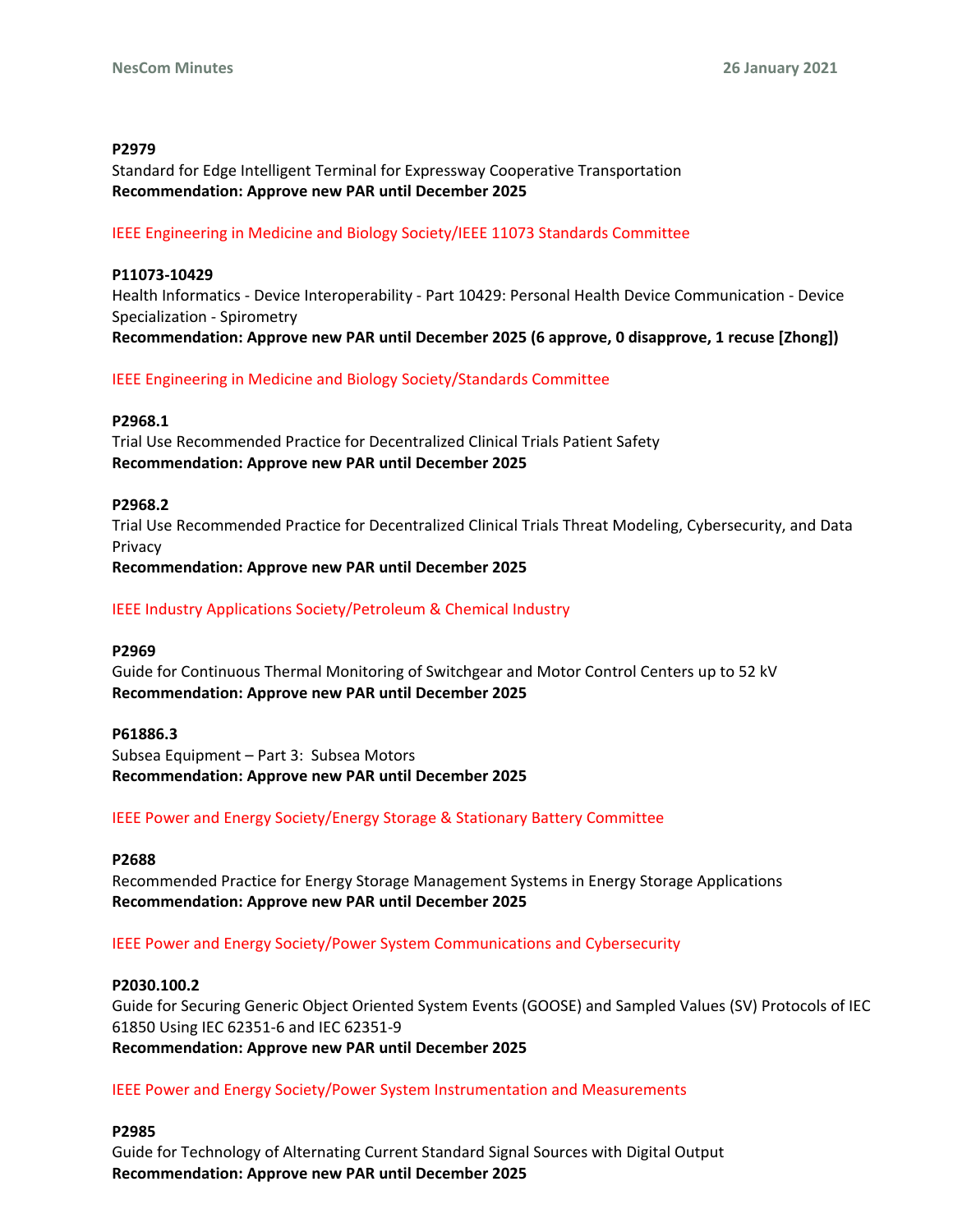# IEEE Power and Energy Society/Transformers

**PC57.12.210** Recommended Practice for On-Load Capacity Switching Distribution Transformers **Recommendation: Approve new PAR until December 2025**

**PC57.136** Guide for Audible Sound of Liquid-Immersed Power Transformers **Recommendation: Approve new PAR until December 2025**

### IEEE Power and Energy Society/Transmission and Distribution

#### **P2981**

Guide for Converter Station Fittings of Ultra-High Voltage (above or equal to 800 kV) Direct Current Power Transmission Projects **Recommendation: Approve new PAR until December 2025**

#### **P2984**

Guide for Application of Direct Current (DC) Network Topology Protection in DC Distribution Grids **Recommendation: Approve new PAR until December 2025**

# IEEE SA Board of Governors/Corporate Advisory Group

#### **P2977**

Adoption of MIPI Alliance Specification for A-PHY Interface (A-PHY) Version 1.0 **Recommendation: Approve new PAR until December 2025**

### IEEE Vehicular Technology Society/High Speed Train and Maglev Standards Committee

### **P2965**

Railway Applications - Electromagnetic Compatibility Train and Complete Vehicle Immunity Test **Recommendation: Approve new PAR until December 2025 (6 approve, 0 disapprove, 1 abstain)**

#### IEEE Vehicular Technology Society/Intelligent Transportation Systems

### **P2982**

Millimeter-Wave Channel Sounder Verification **Recommendation: Approve new PAR until December 2025**

#### **4.4 PARs for the Revision of Standards**

#### IEEE Computational Intelligence Society/Standards Committee

#### **P1855**

Standard for Fuzzy Markup Language **Recommendation: Approve PAR for the revision of a standard until December 2025**

#### IEEE Computer Society/LAN/MAN Standards Committee

### **P802.1BA**

Standard for Local and Metropolitan Area Networks - Audio Video Bridging (AVB) Systems **Recommendation: Approve PAR for the revision of a standard until December 2025**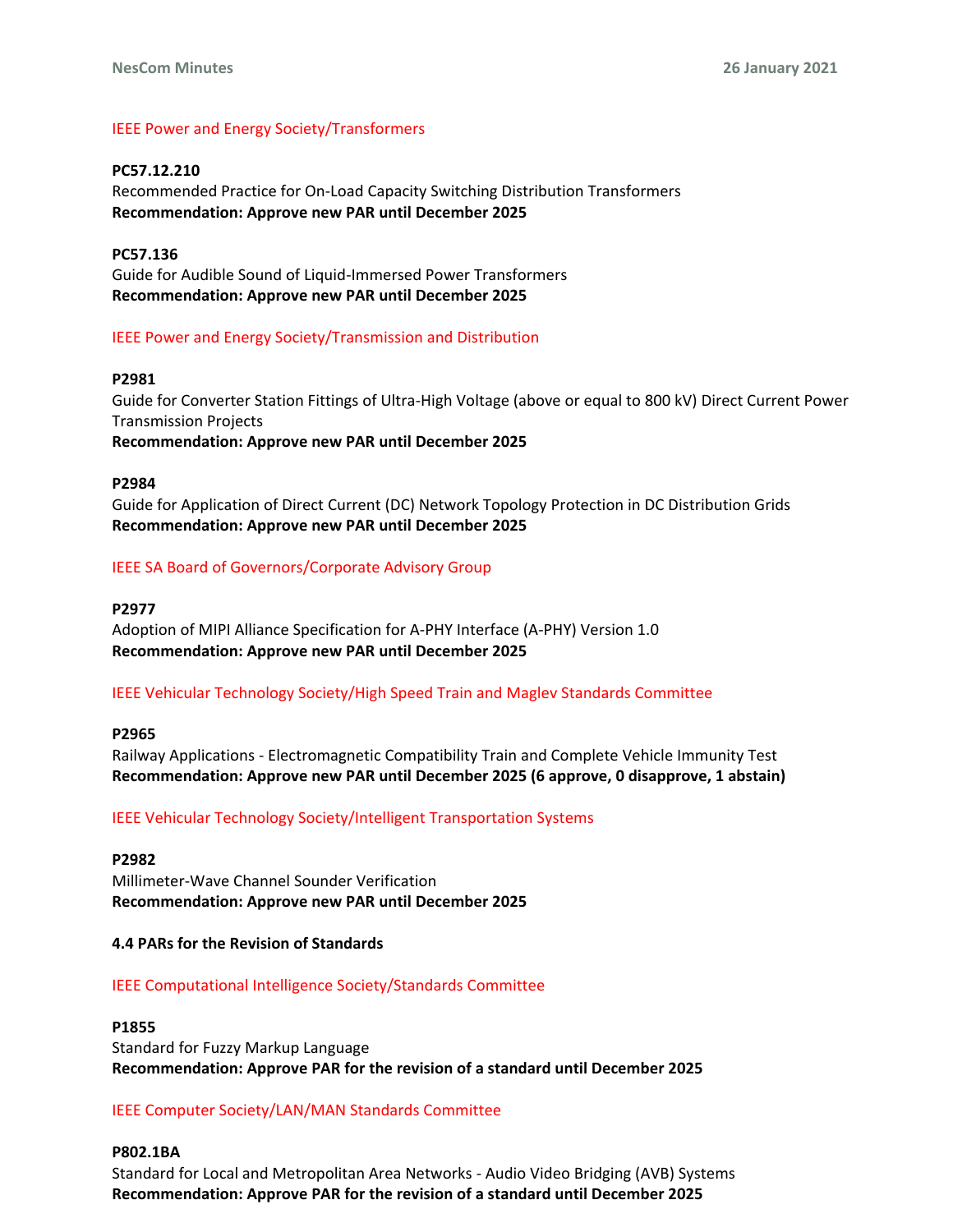Chair Stanley turned the Chair over to Lei Wang for the discussion of the next PAR.

### **P802.11**

Standard for Information Technology - Telecommunications and Information Exchange between Systems - Local and Metropolitan Area Networks - Specific Requirements - Part 11: Wireless Local Area Network (LAN) Medium Access Control (MAC) and Physical Layer (PHY) Specifications **Recommendation: Approve PAR for the revision of a standard until December 2025**

Lei Wang returned the Chair back to Chair Stanley.

### IEEE Computer Society/Software & Systems Engineering Standards Committee

### **P828**

Standard for Configuration Management in Systems and Software Engineering **Recommendation: Approve PAR for the revision of a standard until December 2025**

### **P982.1**

Standard for Measures of the Software Aspects of Dependability **Recommendation: Approve PAR for the revision of a standard until December 2025**

### IEEE Instrumentation and Measurement Society/TC10 - Waveform Generation Measurement and Analysis

### **P181**

Standard for Transitions, Pulses, and Related Waveforms **Recommendation: Approve PAR for the revision of a standard until December 2025**

During the review of this PAR, there was a discussion about the number of people expected to be actively involved in the development of the project shown on a PAR and whether or not that can be an indication of interest level in a project.

### **AI: Vanessa Lalitte will provide an update on the status of the Call for Participation.**

### **P1696**

Standard for Terminology and Test Methods for Circuit Probes **Recommendation: Approve PAR for the revision of a standard until December 2025**

# IEEE Power and Energy Society/Nuclear Power Engineering

### **P1786**

Guide for Human Factors Applications of Computerized Operating Procedure Systems (COPS) at Nuclear Power Generating Stations and Other Nuclear Facilities **Recommendation: Approve PAR for the revision of a standard until December 2025**

# IEEE Power and Energy Society/Transformers

**PC57.96** Guide for Loading Dry-Type Distribution and Power Transformers **Recommendation: Approve PAR for the revision of a standard until December 2025**

IEEE-SASB Coordinating Committees/SCC39 - International Committee on Electromagnetic Safety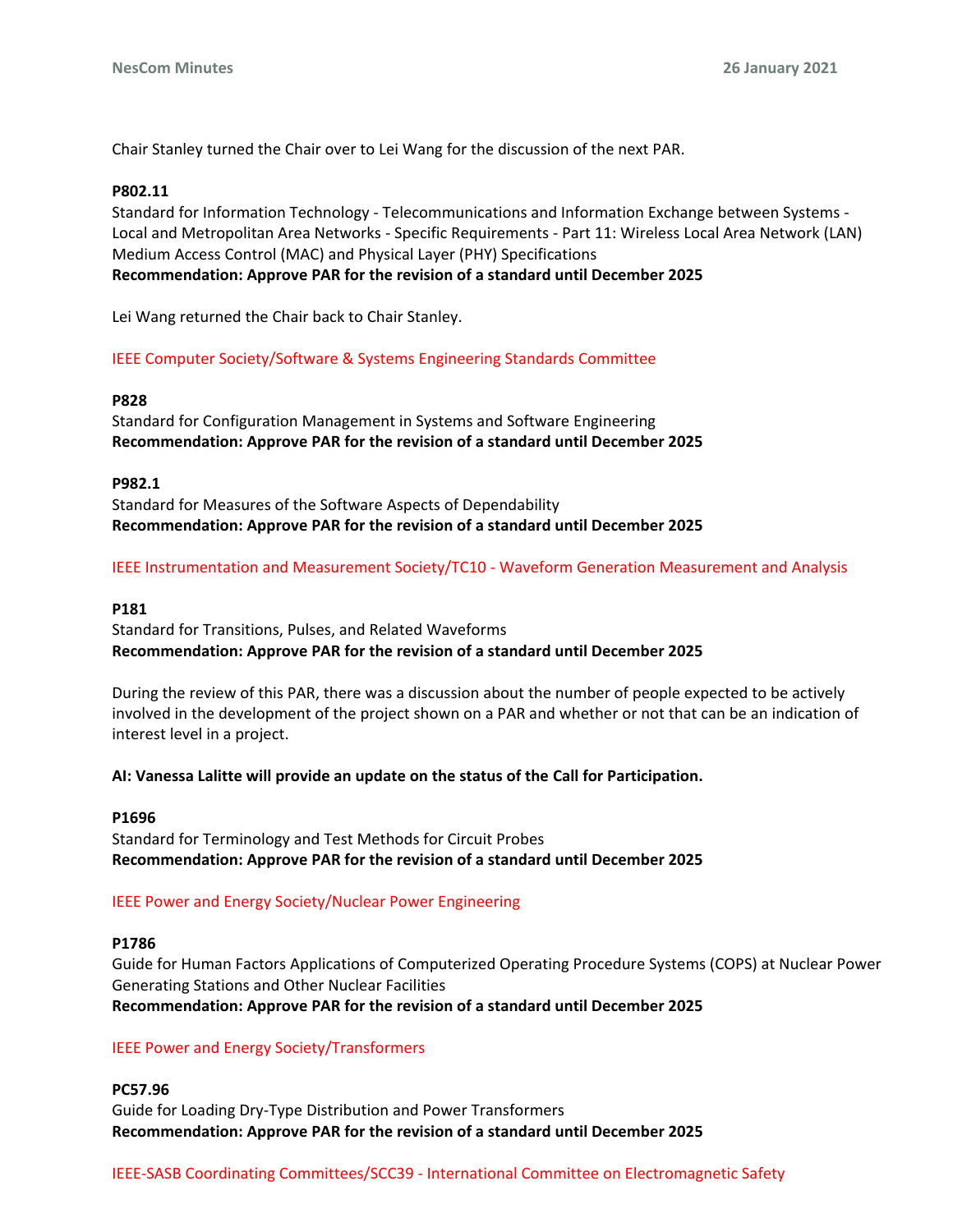### **P62704-4**

IEC/IEEE International Standard - Determining the Peak Spatial-Average Specific Absorption Rate (SAR) in the Human Body from Wireless Communication Devices, 30 MHz to 6 GHz – Part 4: General Requirements for Using the Finite Element Method for SAR Calculations

### **Recommendation: Approve PAR for the revision of a standard until December 2025**

### **5. OLD BUSINESS**

# **5.1. DISCUSSION - RECOMMENDATION FROM AD HOC ON REVIEW PERIOD COMMENT TIMEFRAMES**

Chair Stanley reminded everyone that this was a continuation of the discussion that took place at the December NesCom meeting. There were two recommendations brought to NesCom following the discussions that were initiated by the ad hoc on review period comment timeframes. The first recommendation about timing for comments to be posted by NesCom members and replied to by Standards Committee/Working Group Chairs has been incorporated in the NesCom Conventions.

The second recommendation was about combining the Individual Review period with the Open Review period into a single review period. Following a discussion about the possible advantages and disadvantages to this approach, there was a decision to not pursue it further at this time.

# **5.2. ADDITION TO PAR EXTENSION REQUEST FORM**

This topic of whether there should be a section added to the PAR extension request form where the current draft would need to be uploaded was originally brought up to NesCom in 2020. NesCom held a discussion about it by email, but due to lack of time at the September and December 2020 NesCom meetings, the topic carried forward to this meeting. While there was general agreement that there should be a better way for NesCom and staff to get an accurate measure of the maturity of the draft, there were mixed responses about whether this would be the best way to do that without the technical expertise in all subject areas. One suggestion was to develop a checklist or guidelines to help the Working Groups be more consistent with the percentage measurement they provide. Staff will continue to look for approaches to help determine draft maturity in order to help the Working Groups.

### **5.3. INFORMATION ITEM ON OSCOM**

This topic of whether PAR submitters should include information on the PAR about plans for incorporating Open Source in the standard was also brought up to NesCom in 2020. There was also a NesCom email discussion about this topic, but due to lack of time at the September and December 2020 NesCom meetings, the topic carried forward to this meeting. Chair Stanley noted that there is no requirement for information about Open Source to be included on the PAR, and that OSCom runs on a parallel track to make decisions about which projects are approved for the platform. It was agreed that the information can be useful to know for a more complete view of the project, but NesCom should not include this in its consideration of the recommendation for the PAR. Chair Stanley suggested that while approval consideration about Open Source will be left to OSCom, she will work with the NesCom Administrator to look for a way to let NesCom know for each NesCom agenda which PARs plan to incorporate Open Source in the standards.

### **5.4. EXTENDED/EARLY REVIEW PERIOD**

Guido Hiertz proposed that it would be good to enable NesCom members to review PARs as they get submitted, before the scheduled review period. This would not preclude the submittal deadline, but it would give NesCom members more time to conduct reviews when there are a lot of PARs on an agenda. This would require updates to myProject, and will not be further considered at this time.